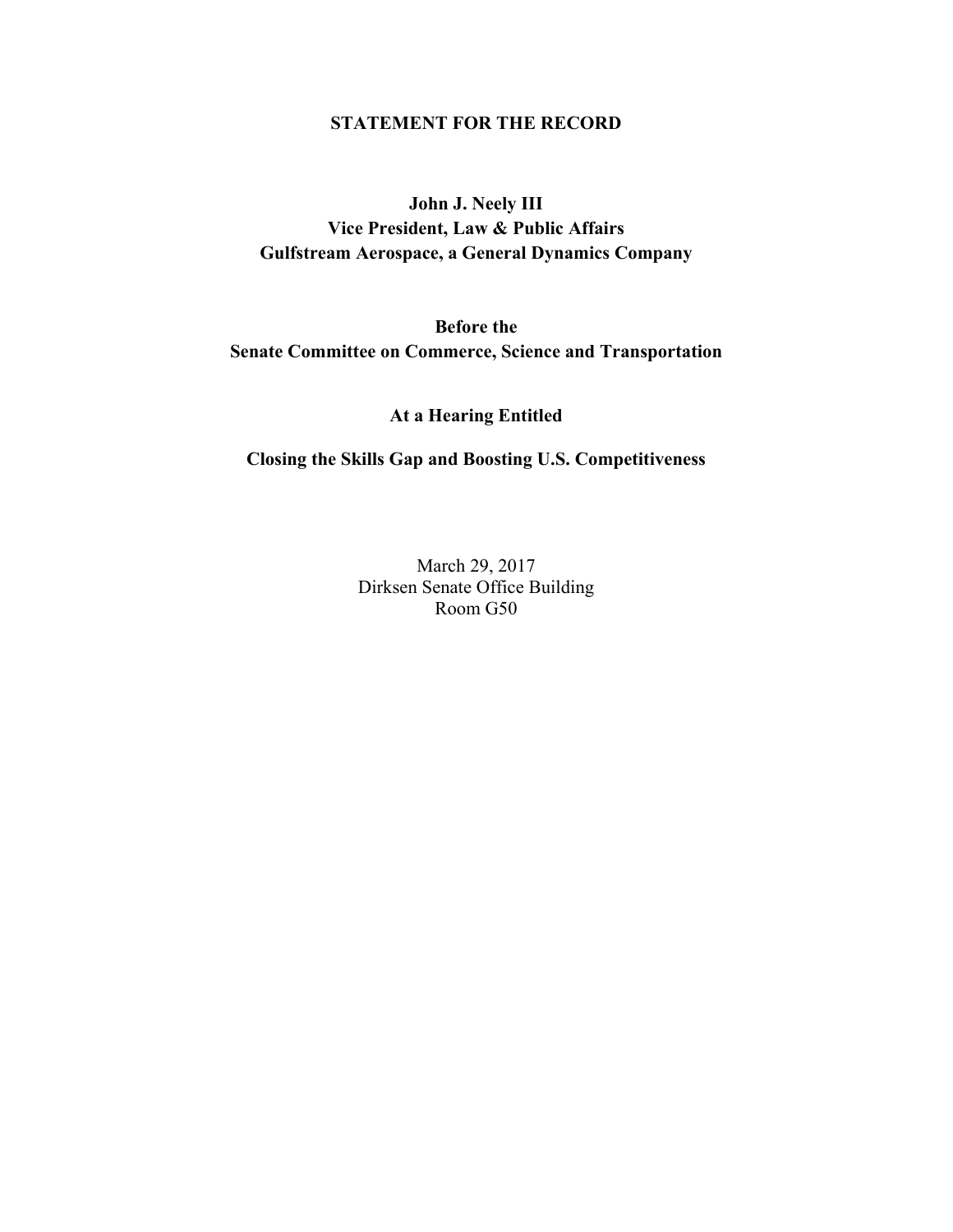## **STATEMENT FOR THE RECORD**

Mr. Chairman, Ranking Member Nelson, and members of the Committee, thank you for the opportunity to appear before you today.

I am honored to be here representing the 15,000 women and men of Gulfstream Aerospace. The issues being addressed here are critically important, and timely. They are important to advanced manufacturing companies like Gulfstream, and even more important to the individuals in this country who are missing great opportunities because their talent is left untapped.

The most valuable asset of any company is its employees, and that is particularly true at Gulfstream. With that in mind, we have evolved a workforce development strategy for the many technical skills required in our business. Although this effort is very much a work in progress, Gulfstream is honored to share our experience with this Committee.

## 1. **Gulfstream Operations Overview**.

As context for my remarks, it is important to understand Gulfstream's operations. We have two distinct but very interrelated lines of business. First, we design, manufacture and sell business aircraft. The second distinct area is our Gulfstream aircraft maintenance, repair and overhaul ("MRO") business, which we refer to as Product Support.

Our current production models include the G280, G550 and G650/G650ER, all of which are currently in-service with customers, plus the G500 and G600 that both are in flight test working towards Federal Aviation Administration ("FAA") Certification.

Although the majority of our aircraft are used in traditional business aircraft roles, we have a strong and growing business with Special Mission configurations. This business is well illustrated by our highly successful SIGINT programs with Israel – the SEMA and CAEW Programs – and a similar configuration currently competing for the USAF JSTARS and Compass Call programs.

Our business is very international from both competition and sales standpoints. All of our key competitors are located outside of the United States: Bombardier in Canada, Dassault in France and Embraer in Brazil. With sales, approximately fifty percent (50%) of our new aircraft sales are in the United States and approximately fifty percent (50%) are international. From a balance of trade perspective, it is instructive to note that the percentage of our international sales has grown over the last fifteen (15) to twenty (20) years from roughly twenty percent (20%) to fifty percent  $(50\%)$ .

Gulfstream's corporate headquarters, largest manufacturing site and largest MRO base are in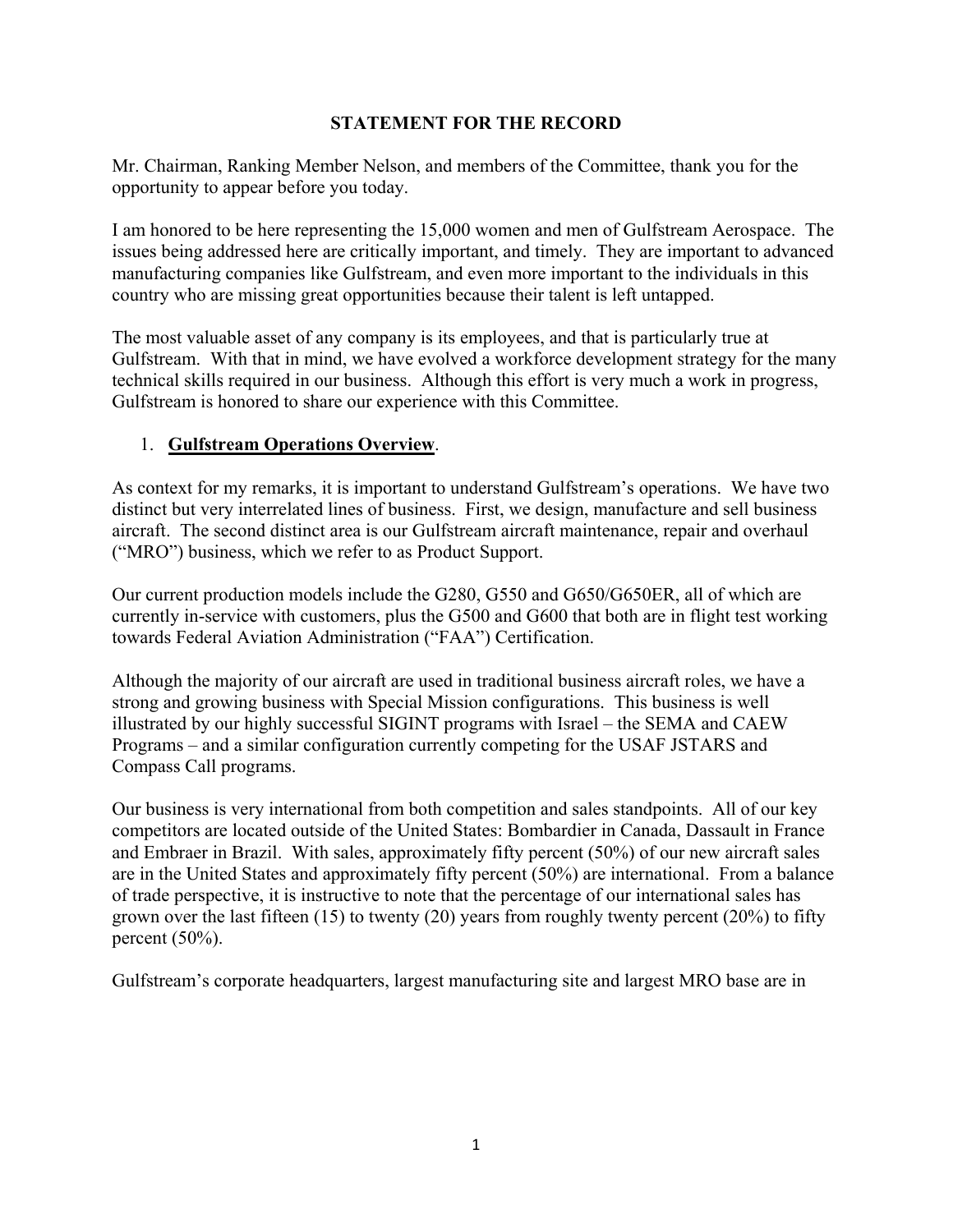Savannah, Georgia, where approximately ten thousand (10,000) of our fifteen thousand (15,000) person workforce is based. Our operations also include the following facilities:

- Locations with both Manufacturing and MRO Operations
	- o Long Beach, California
	- o Dallas, Texas
	- o Appleton, Wisconsin
- Locations with MRO Operations
	- o West Palm Beach, Florida
	- o Brunswick, Georgia
	- o Westfield, Massachusetts
	- o Las Vegas, Nevada

# 2. **Gulfstream's Workforce Development Strategy**.

Over the past ten (10) years, Gulfstream has become increasingly proactive in nurturing and recruiting new talent for our technical jobs. We have done so by focusing on four areas:

- Elementary, Middle School and High School Student Engagement
- Technical School Engagement and Recruiting
- Military Engagement and Recruiting
- University Engagement and Recruiting

This work also is supplemented by our post-hire internal training programs, which include initial training and advanced training using our own employees and, for advanced maintenance and pilot training, FlightSafety International.

A foundational point underpinning this strategy is that our younger generations need help understanding what great opportunities are available in technical fields, and how to take advantage of those opportunities. This awareness work must include students and, likely more importantly, their parents and teachers. So, our approach is to start with young students to build awareness, build desire and, through mentoring and other resources, guide them down the path towards those goals.

We continue this same basic approach for Technical Colleges, Military and Universities, but with a more direct connection between the individual and a specific job at Gulfstream for which that person is suited.

# 3. **External Workforce Development Resources.**

Although we indeed do have a technical skills gap in this country, there is a good news side to this story. As evidenced by this hearing itself, there is a growing understanding of the problem and a corresponding application of resources to address it. Gulfstream's experience, in every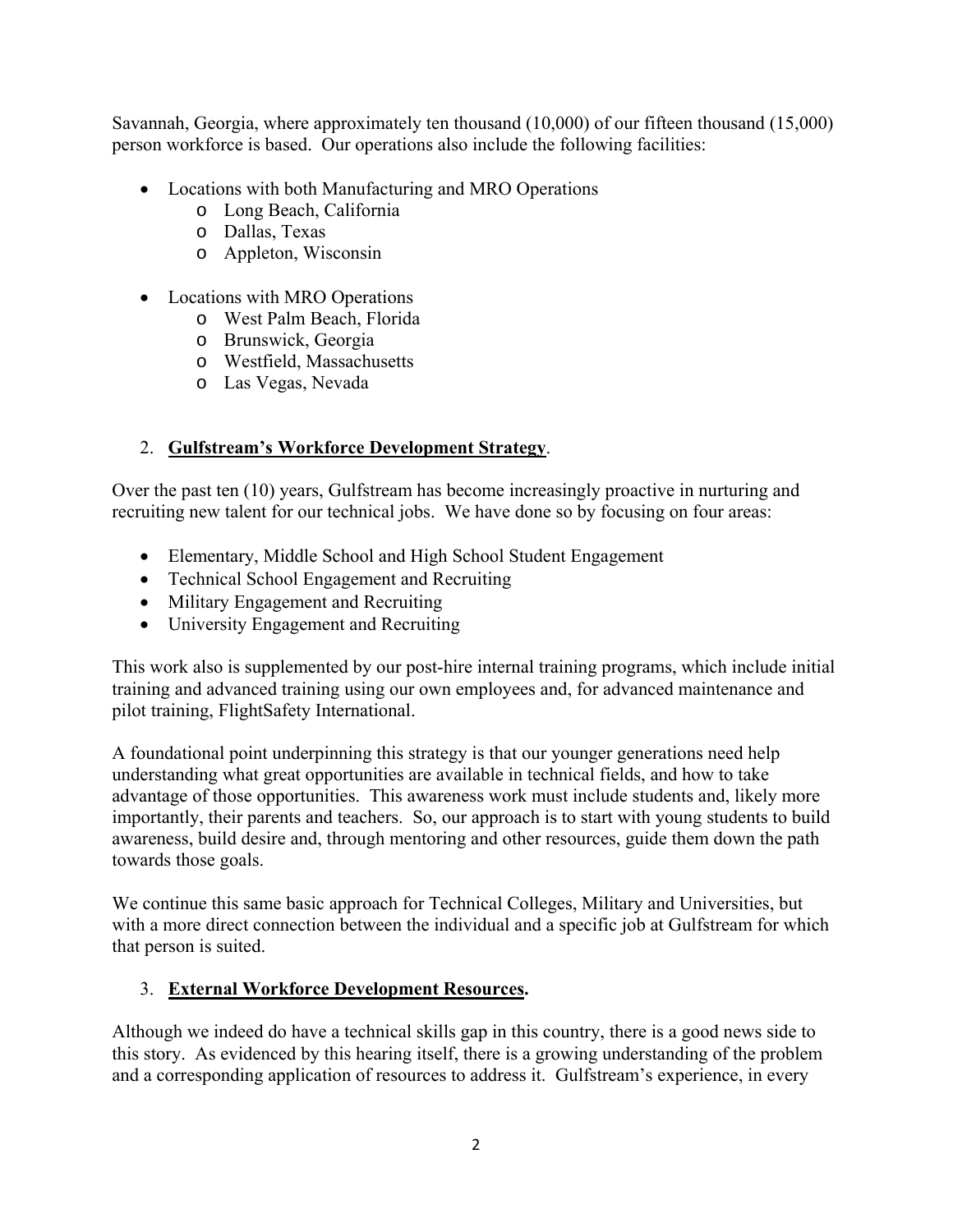state in which we do business, is that local, state and federal organizations are investing in new ideas and approaches for changing the paradigm.

Gulfstream's workforce development strategy relies very heavily on these external resources. Indeed, you will hear several examples as I review Gulfstream's specific activities.

On this point, I want to thank the Committee for including in the Senate-passed FAA Reauthorization bill last year a section regarding safety workforce training for the FAA. This section focuses on knowledge sharing opportunities between the FAA and industry in new technologies, best practices, and other areas of interest related to safety oversight. It also fosters an inspector and engineer workforce at the FAA that can implement successful risk-based approaches to safety. Gulfstream strongly supports this initiative and the entire certification title. We hope Congress can pass the entire package of certification reforms this year to benefit safety, competitiveness, and job growth in the industry. Fully utilizing ODA authorities, and facilitating validation and acceptance of FAA safety standards and product approvals globally, is critical and time-sensitive. Continued progress on workforce training and these reforms will leave U.S. industry in a much strengthened competitive position.

## 4. **Elementary, Middle and High Schools**.

Gulfstream engages younger students because, in our view, building awareness and excitement early on helps guide students in their academic decisions, and other life choices, during those formative years. For example, a ninth grader who is excited about a career as an aviation mechanic will have a very different perspective on his or her math and science courses than a classmate with no particular career in mind.

Our younger student engagement falls into two categories: targeted individual student engagement and awareness activities. These two sets of activities work well together by raising awareness across a large population while, through the targeted engagements, providing in-depth substance that validates the message with real world successes.

## a. **Targeted Student Engagement**.

# Youth Apprentice Program ("YAP").

Gulfstream's YAP, which we operate in partnership with local High Schools, allows students to earn High School credits while earning money working part time during the school year at Gulfstream. This provides real world experience to students, and hands-on mentoring by their direct supervisors and co-workers, which they use to identify and further their personal career paths.

Our 2016-17 YAP has approximately seventy (70) High School Juniors and Seniors in Georgia, California and Texas. They are working in thirty-seven (37) different job functions, including aircraft assembly, cabinet shop, quality control, accounting, aircraft maintenance operations, engineering and our Advanced Aircraft Integrated Test Facility. Just like a potential full-time employee, students fill out applications, apply for specific jobs using the same computer-based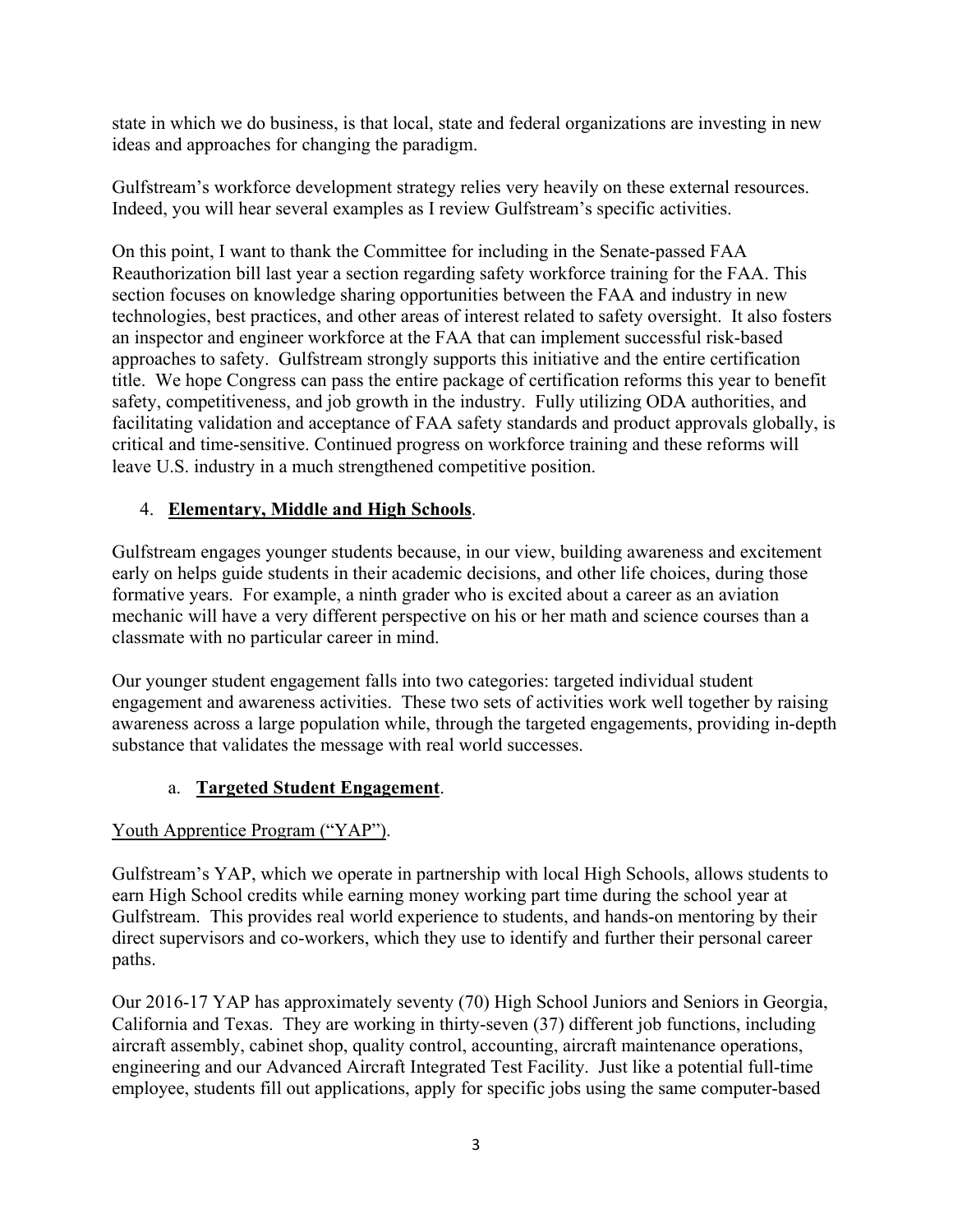system used for full time employees and are interviewed in person by their hiring manager. Once hired as apprentices, they work fifteen (15) to twenty five (25) hours per week, are paid ten dollars (\$10) per hour and earn High School Credits for their work.

An important aspect of this program is its ability to correlate students' academic study with future job prospects. An apprentice can see first-hand that math and writing skills, for example, are necessary for their future success and not simply abstract concepts without any connection to their future success.

### Technical/Vocational High Schools.

The increase in High Schools with specific technical curricula is an effective tool in this area as well. By incorporating courses directed at specific technical careers, these schools bring technical career opportunities quite literally directly into the classroom.

Gulfstream supports a number of these schools with funding, equipment and mentors, and we encourage others to do so. Technical High schools with which we are involved include Woodville-Tompkins Technical and Career High School (Aviation, Manufacturing – Georgia), Westfield Vocational School (Aviation – Massachusetts), West Michigan Aviation Academy (Aviation – Michigan) and Effingham County College and Career Academy (Engineering – Georgia).

## Dual High School and Technical College Enrollment.

An example of another program with similar impact is Georgia's Dual Enrollment Program. This allows High School students with an interest in technical jobs to take courses at one of the State's Technical Colleges and simultaneously earn credits toward both High School graduation and a Technical College Degree.

Programs like this get High School students actively engaged in making career choices while also expediting their entry into the workforce, and financial independence. We encourage support for programs such as this, and are interested in exploring a combination of this type of program with apprenticeships.

#### Student Leadership Program ("SLP").

In addition to the gap in technical skills themselves, many young students also lack the needed soft life-skills and ability to make an informed decision about their own careers. To address this issue, Gulfstream started SLP in 2008 as a means to mentor at-risk High School students and help them develop life skills, explore the many available career paths and, by their Senior year, develop and implement post-graduation career plan for themselves. Since then, Gulfstream has expanded SLP to Brunswick, Georgia and Appleton, Wisconsin.

SLP in Savannah, for example, is a four (4) year program that begins in the students' Freshman year. Mentoring sessions are facilitated by a professional team retained by Gulfstream, and volunteer mentors drawn from Gulfstream and approximately forty (40) other area businesses.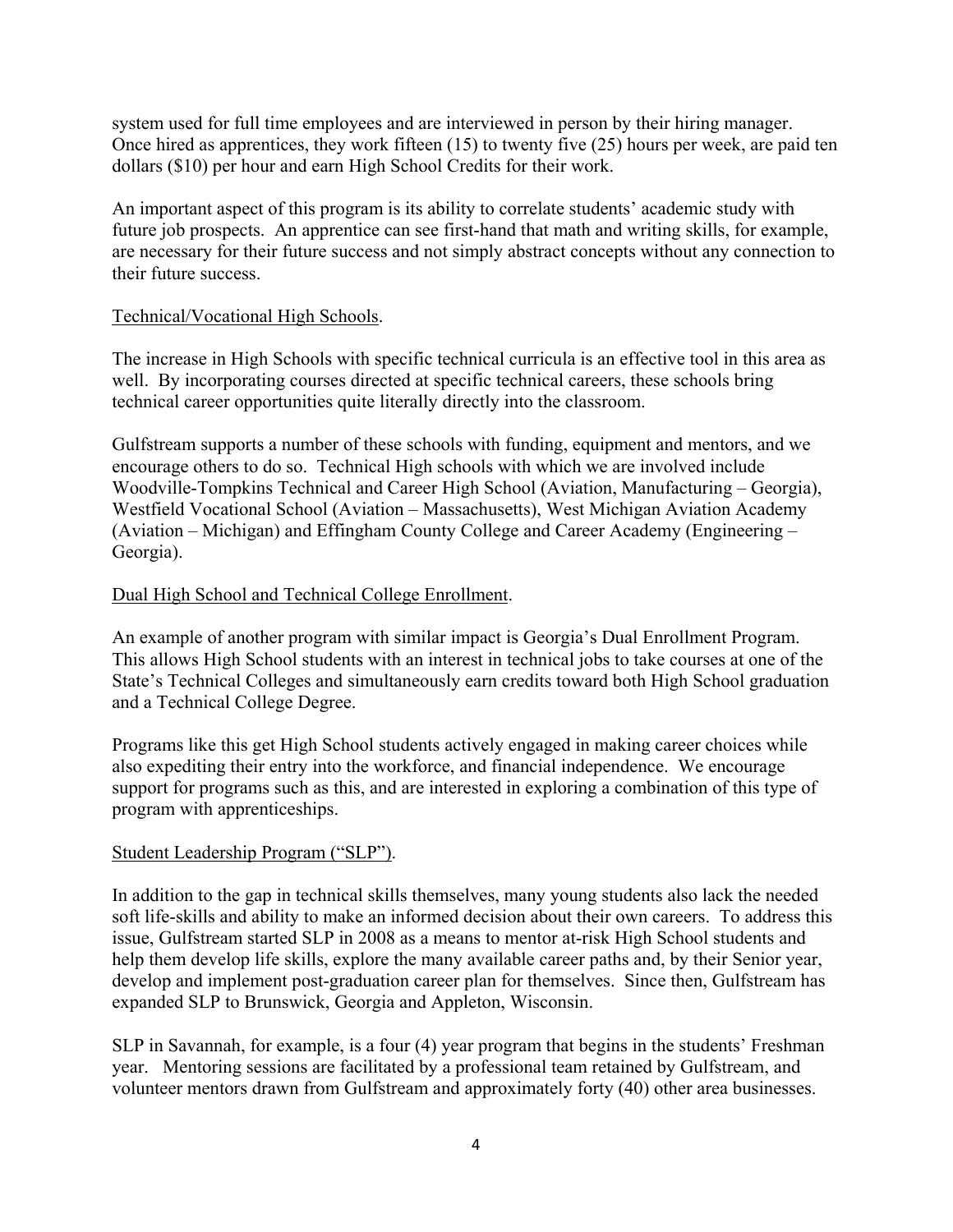Of the 1,500 applications typically received each year, one hundred fifty (150) students are selected for the incoming Freshman class. Once selected, the students who remain with the program stay together throughout their four (4) years of High School.

Freshman year is focused on developing students' soft skills such as appropriate work attire, etiquette and interview skills. Throughout the remaining three years, students explore available career opportunities in detail – *e.g.,* trades and Technical Schools, military, four-year degree programs – select their desired path, develop a specific plan for doing so and execute that plan so that they graduate and step right into the next phase of their life.

Approximately ninety-six percent (96%) of the enrolled students since inception remained in the program through graduation. In light of the significantly lower graduation rates for these schools, Gulfstream is proud if this program's success.

# **b. Awareness Activities.**

Gulfstream, like many companies, engages in a wide range of activities to raise awareness among students, parents and teachers. Here are a few examples of our activities in this area.

## Job Shadow Programs

Our Westfield, Massachusetts, and Dallas, Texas, facilities both have successful job shadow programs. In Westfield, we partner with the Westfield Vocational Technical High School, which has a robust aviation program, to bring students into our MRO facility and shadow our aircraft maintenance technicians during their work day. This effort is part of the FAA's "Walk In My Boots" initiative aimed at exposing students to the benefit of an aviation maintenance career.

Similarly, in Dallas, we partner with local High Schools and host students for two days of aviation job experiences. Activities include wiring the avionics for an aircraft, working with sheet metal, making a sales pitch and visiting Dallas Love Field's control tower.

## GAMA/Build A Plane Aviation Design Challenge

Gulfstream also supports the General Aviation Manufacturer's Association ("GAMA") / Build A Plane Design Challenge, which started in 2013 as a way to introduce High School students to aviation careers. For this competition, schools receive student and teacher copies of the Fly to Learn curriculum and software powered by X-Plane. Over the course of six weeks, they learn about topics such as the four forces of flight, aspect ratio, and even advanced subjects such as supersonic flight. They then compete in a fly-off that requires them to modify a virtual airplane to fly a specific tasked mission in a simulator. GAMA takes into account the score from this flyoff, as well as a checklist of the steps they took to complete the flight, a summary of the design changes they made to the airplane, and three videos submitted throughout the competition on what they learned.

Weyauwega-Fremont High School in Weyauwega, Wisconsin is the winner of the 2016 GAMA/Build A Plane Aviation Design Challenge. As the prize, four students, one teacher, and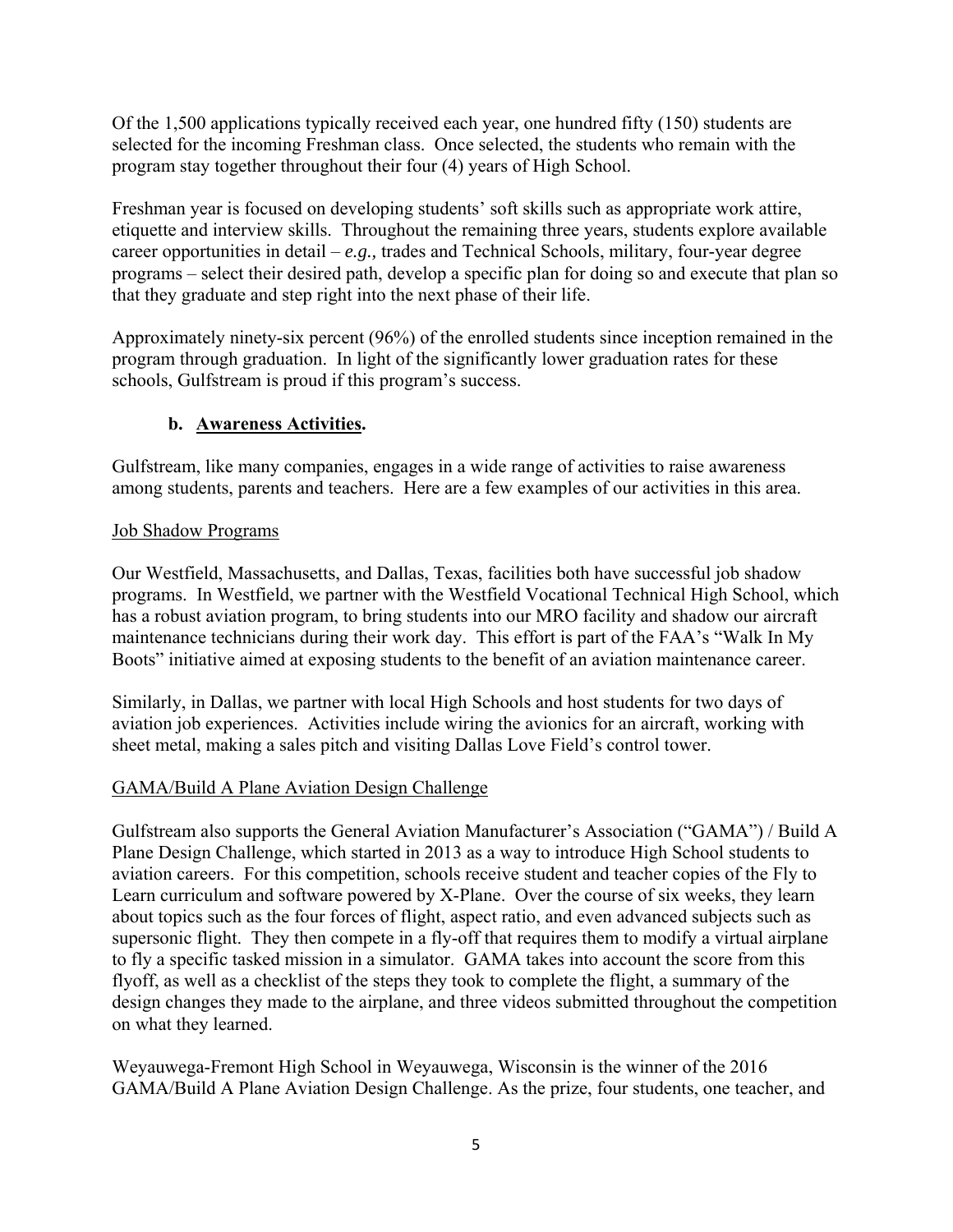one chaperone traveled to Glasair Aviation in Arlington, Washington, to build a Glasair Sportsman aircraft. For the winning team, the hands-on experience working side-by-side with experts as they build a real airplane is phenomenal.

## STARBASE

Gulfstream partners with the U.S. Department of Defense to sponsor week-long camps for fifthgrade students at Hunter Army Airfield in Savannah, Georgia. The program offers "hands-on, mind-on" activities meant to spark student interest in STEM programs. Students interact with military personnel by working on computers, flying aircraft simulators and participating in other hands-on activities.

# 5. **Technical Colleges**.

In Gulfstream's business, Technical Colleges are a critical pipeline for developing tradesmen and craftsmen for work in our manufacturing and MRO operations. Although these schools' existing, standard programs provide a solid skills development base, our most valuable work with them has been in situations where we have helped develop the curricula.

Georgia's High Demand Career Initiative is an excellent example of this approach. This initiative recognizes that manufacturing and other technologies are changing so rapidly that it is difficult, if not impossible, for schools to keep their curricula aligned with companies' needs. That is true with current needs, but even more so for what industry will need in three (3), five (5) or ten (10) years. To solve this problem, this initiative seeks to bring companies into the schools to help plan and develop course content. Significantly, this can be part of a full degree program or simply for a Certificate program in which a student need only invest a number of weeks or months to earn a Certificate that demonstrates that they have specific skills for a specific job.

This joint development can range from simply including industry on Advisory Boards, to the other end of the spectrum where a business co-develops and even co-teaches a course. Several examples from Gulfstream's experience, we believe, will give the Committee insight.

## Example: A&P School.

Gulfstream's MRO operations are an important, and growing, part of our business across the country. FAA regulations require that aircraft maintenance technicians have an FAA-issued Airframe and Powerplant license (an "A&P License"). Given our need for qualified A&P technicians, we partnered with the A&P School of the Savannah Technical College, which is part of the Technical College System of Georgia, to ensure that its courses aligned with our needs.

The school appointed our experts to the Advisory Board. Gulfstream donated equipment to the school to provide the students with real-world equipment, including a complete Gulfstream aircraft – a model G100 that had reached the end of its useful life. By being an active participant in the A&P School's curriculum development, and ongoing class work, we are able to help the faculty stay aligned with the latest industry techniques and get to know the students.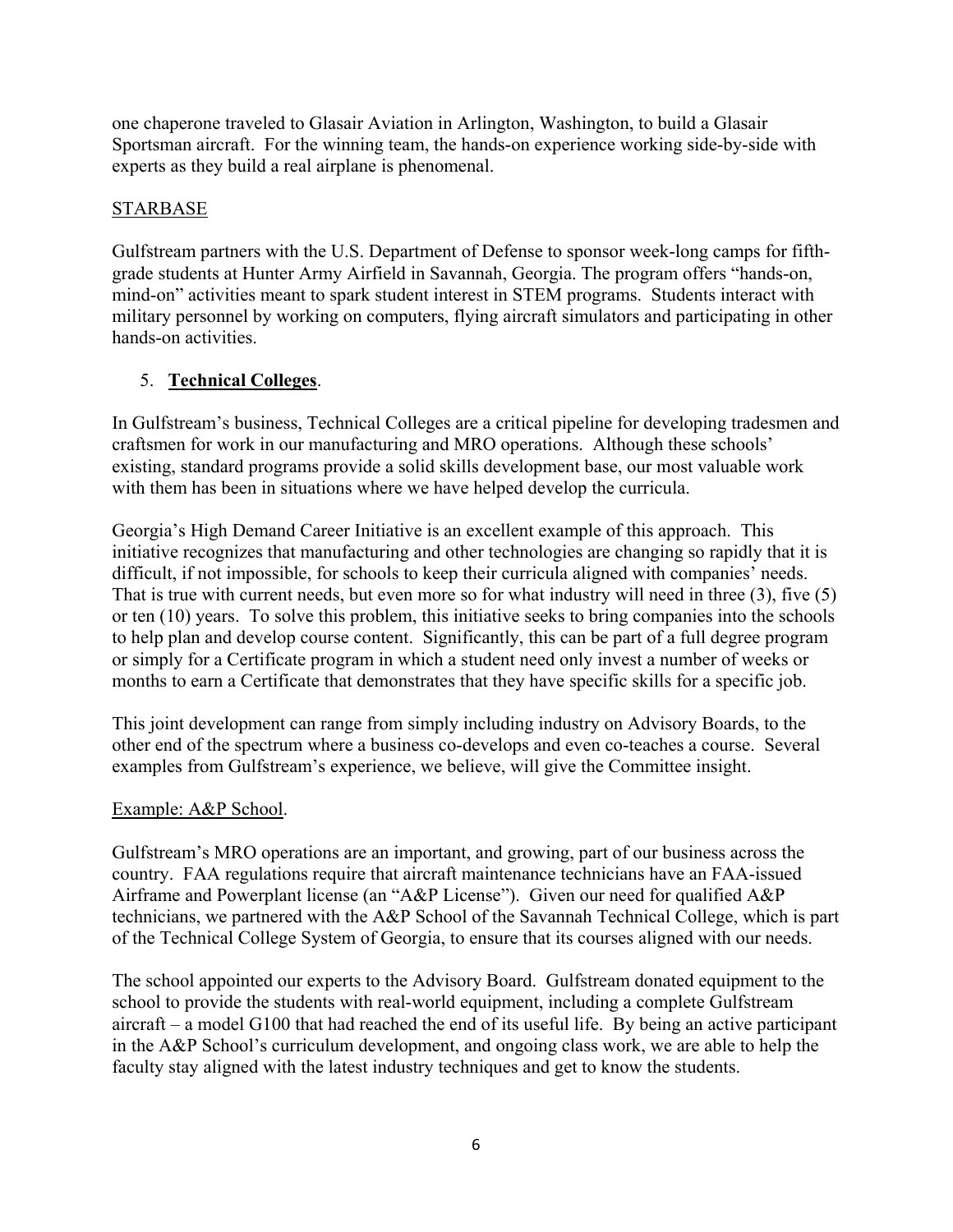#### Example: Advanced Cabinet Maker Course.

As an excellent example of the in-depth approach, a number of years ago Gulfstream was having difficulty finding skilled cabinet makers to build furniture for our aircraft interiors. To address this issue, Gulfstream partnered with Savannah Technical College. In doing so, we learned that other area businesses in the boat and home construction industries were having similar issues.

Gulfstream paired our cabinet shop master craftsmen with the school to develop a course. We also provided a master craftsman to co-teach the course with the school's faculty. This provided the double-benefit of ensuring that instruction matched our requirements and it allowed our instructor to identify the top students for recruitment to Gulfstream.

#### Example: Basic Skills Course.

Gulfstream has difficulty finding qualified entry-level candidates for our manufacturing operations. Illustrating the breadth of the skills gap in some areas, one candidate for sheet metal work – whose resume suggested that he had basic skills – was asked in a shop setting to bring the instructor a Phillips head screwdriver. His response was to ask the instructor whether that is the one that looks like a "plus sign" or a "minus sign." Clearly, that person did not come with the necessary basic skills to enter Gulfstream's manufacturing workforce.

To help address this, we are partnering with the local Technical College to develop a basic skills Certificate course. Although still in development, the most likely approach is to develop a set of specific skills tests and a course for teaching those skills. Candidates who believe that they already have the necessary skills would take the hands-on tests, and by passing obtain their Certificate without taking the full course. Candidates without those skills coming in, of course, would go through the full course.

#### Example: Manufacturing Technology Transition Training.

Gulfstream's G650, which first entered customer service in 2012, is built using significantly different manufacturing techniques than aircraft produced previously. Consequently, ramp up of that production line necessitated transition training for our existing employees moving from other aircraft to the G650.

To assist, we enlisted the help of Georgia's Quick Start Program. Quick Start, which is a part of the Technical College System of Georgia, offers tailored employee training services to qualified companies. Quick Start instructors paired with our team to develop transition training programs for specific, proprietary manufacturing techniques used for the G650. Because the program's mandate allows it to enter into Proprietary Information Agreements with its customers, Gulfstream was able to use this resource without jeopardizing our valuable trade secrets.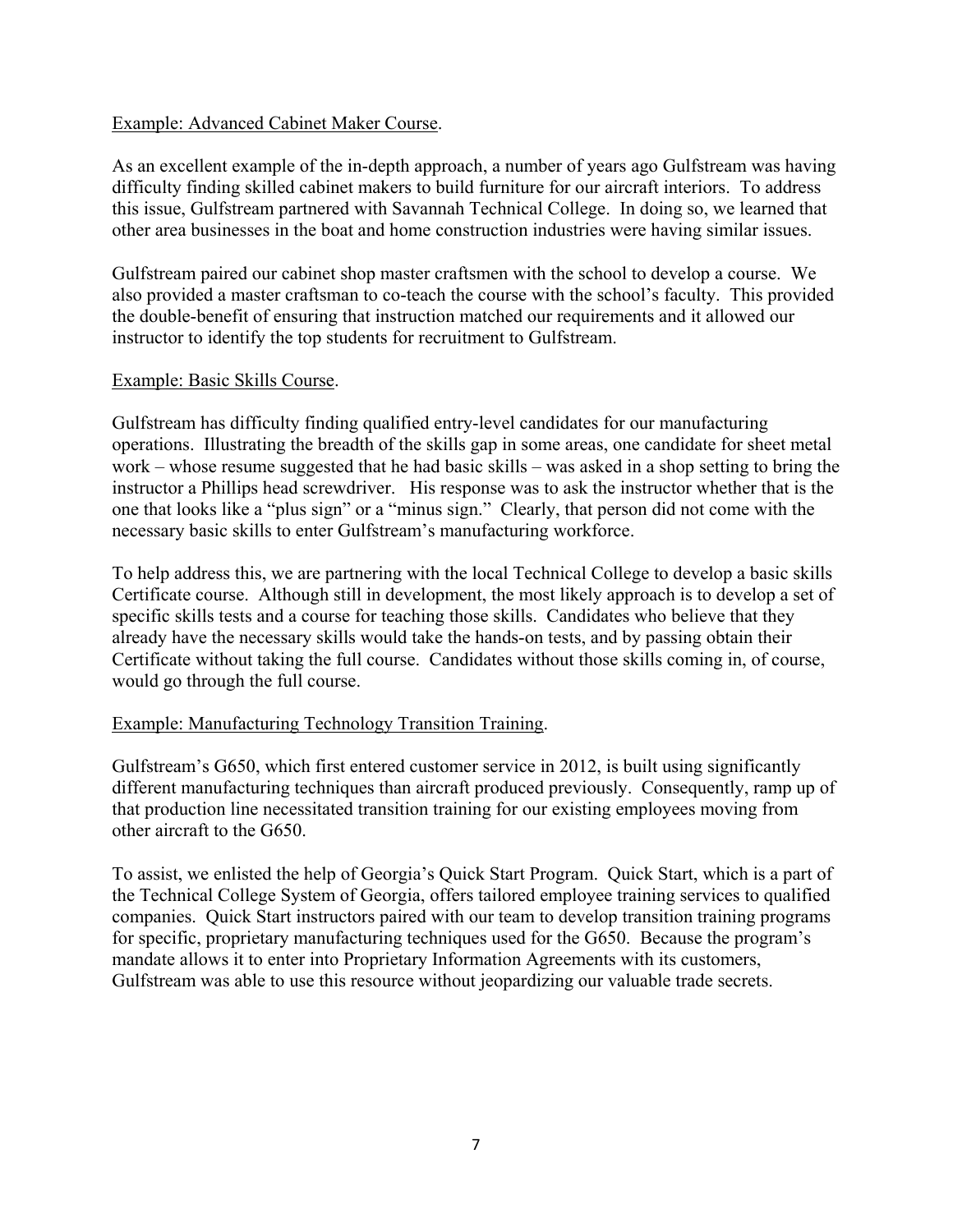## 6. **Military**.

Recruiting from U.S. Military Veterans is a vital part of Gulfstream's strategy for finding employees with the necessary technical skills. As direct evidence of that fact, nearly thirty percent (30%) of Gulfstream's domestic employees are U.S. Military Veterans. This high percentage is a testament to the quality of training within our Armed Services, and to the cultural fit between them and Gulfstream.

Gulfstream recruits veterans heavily because of the combination of technical skills, disciplined work ethic and leadership skills that they so consistently demonstrate. Aircraft maintenance and avionics technicians, for example, come to Gulfstream with skills and experience that enable them to quickly integrate into our operations.

To recruit Veterans, we use a proactive, comprehensive approach that includes extensive inperson outreach to military bases – including participation in Transition Assistance Program Classes at those bases – customized Veteran recruitment advertising, and active participation in a number of Veterans organizations.

## 7. **Engineering Universities**.

Our engagement with Universities relies heavily on our intern and co-op programs with those schools. Also, in keeping with the High Demand Career Initiative concepts discussed above, we are becoming increasingly active in providing input on specific skills-needs and engaging students in for-credit research projects that complement their skills development and our research needs.

Like many companies, we have intern and full co-op programs in our engineering department. Interns and co-ops are hired through a competitive selection process. While working, they are paid a competitive hourly wage and receive 401k and life insurance benefits. Gulfstream also provides housing for students who do not live in the local area. In 2016, we had one hundred eighty seven (187) interns and one hundred sixty two (162) co-ops.

Interns typically work during their summer breaks. Co-ops alternate between a semester of school and a semester at Gulfstream, and must complete three (3) semesters at Gulfstream.

These programs provide an excellent resource for hiring students with the right skills, and as importantly the right cultural fit, for Gulfstream. Students work alongside our full-time engineers our various programs. They also rotate between departments within engineering, so that they and we can find the best fit.

The success of these programs is demonstrated by the hiring. Over ninety percent (90%) of Gulfstream's entry-level engineering positions are filled through our intern and co-op programs.

In keeping with the High Demand Career Initiative, we have developed and continue to mature our partnership agreements with Universities. These agreements include both formal and